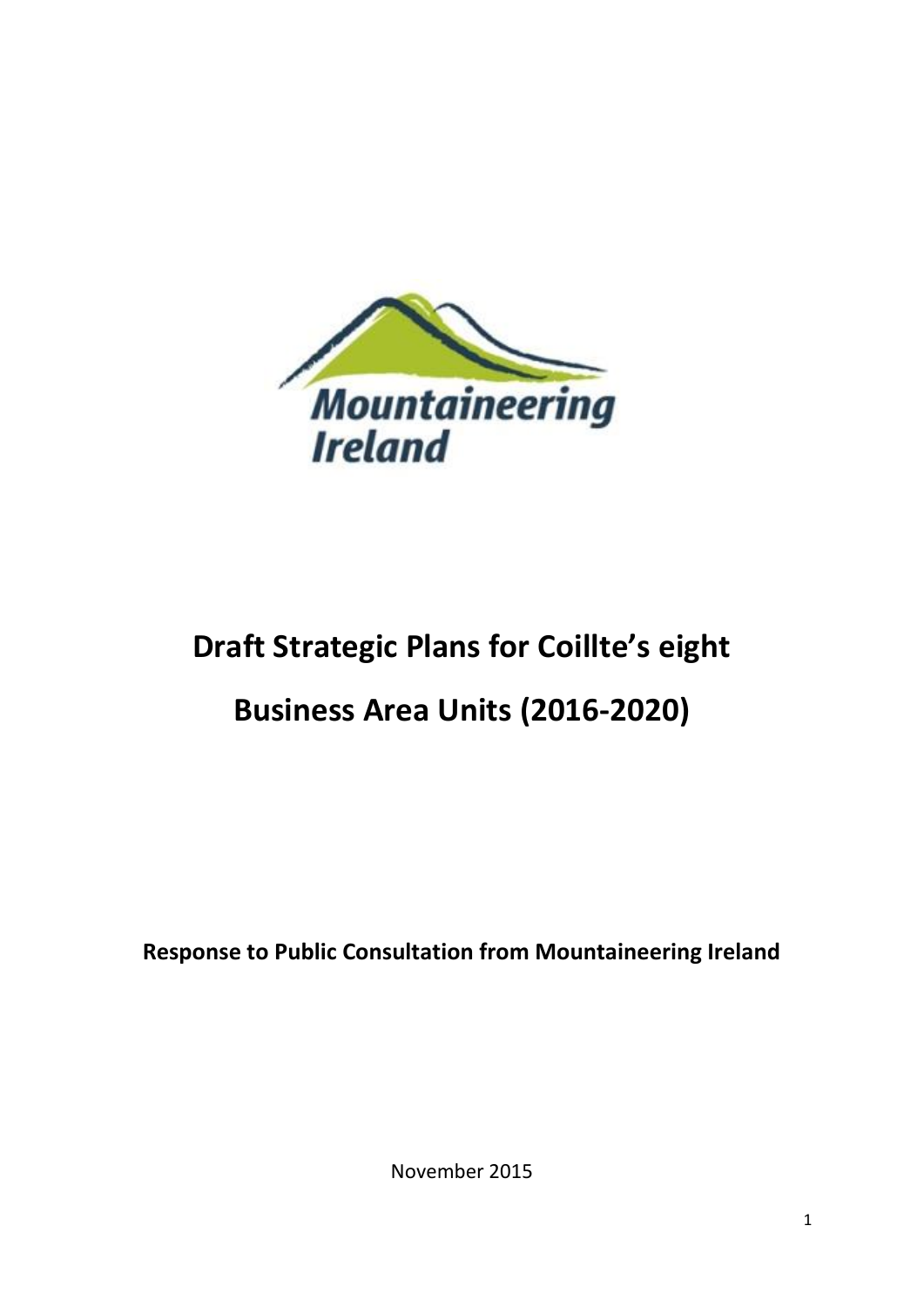## **1. Introduction**

Coillte's core purpose, as stated in its draft Strategic Plans, is to enrich lives locally, nationally and globally through the innovative and sustainable management of natural resources. As the national representative body for walkers and climbers, with 11,500 members, Mountaineering Ireland represents the largest recreation user group of Coillte forests. Our members' lives have certainly been enriched by enjoyment of the Coillte estate, and there is considerable potential to enhance that enjoyment in the period 2016-2020, and into the future.

Coilltre is recognised as a pioneering organisation within the outdoor recreation sector in Ireland, and should be resourced to continue its work in this area. Mountaineering Ireland actively encourages responsible recreation and a sense of stewardship amongst members. It is our desire to work in partnership with Coillte to ensure greater public enjoyment of the important natural resources within Coillte's care.

Section 2 of this submission covers key points that refer to all Business Area Units (BAUs); Section 3 includes feedback that is specific to individual BAU plans.

## **2. Comments that apply to all areas**

#### **2.1 Compliance & monitoring**

The Statement of Compliance with the Principles of Sustainable Forest Management (included in each draft plan) does not come across as a strong statement of compliance. The wording of the first sentence is awkward (land can't interact with people or landscape) and the commitment to the prevention of pollution at the end of that paragraph seems very specific in contrast with the general nature of the rest of the paragraph. The Statement of Compliance goes on to list a number of objectives; while all welcome, the statement would be much more convincing if it showed the outcome for each of these objectives, or at least made clear how compliance is being assessed. It is Mountaineering Ireland's recommendation that the Statement of Compliance is strengthened considerably in the final version of these plans; otherwise it undermines the credibility of the plan and its management, suggesting that the overall process may be weak on compliance assessment.

Mountaineering Ireland would like to see the process of compliance enhanced by each year presenting a completed Monitoring Form (Appendix IV) to the BAU Social & Environmental Panel so that it can be aired and discussed. The reporting of compliance could also be improved; having navigated through the most recent Sustainability Report available on [www.coillte.ie](http://www.coillte.ie/) (for 2013) it does not contain the detailed data that would be gathered through completion of the monitoring pro forma for each BAU. The completed Monitoring Report for each BAU should also be sent to registered stakeholders as soon as it is available; including figures for the previous year or two would add further to the value of this report as a tool for measuring compliance.

As stated in our April 2013 submission, Mountaineering Ireland is concerned that the Recreation Parameters included in the Monitoring Report rely almost entirely on the number of licences issued. This has limited value, as the main recreation activity – walking – is not licensed. To provide a valid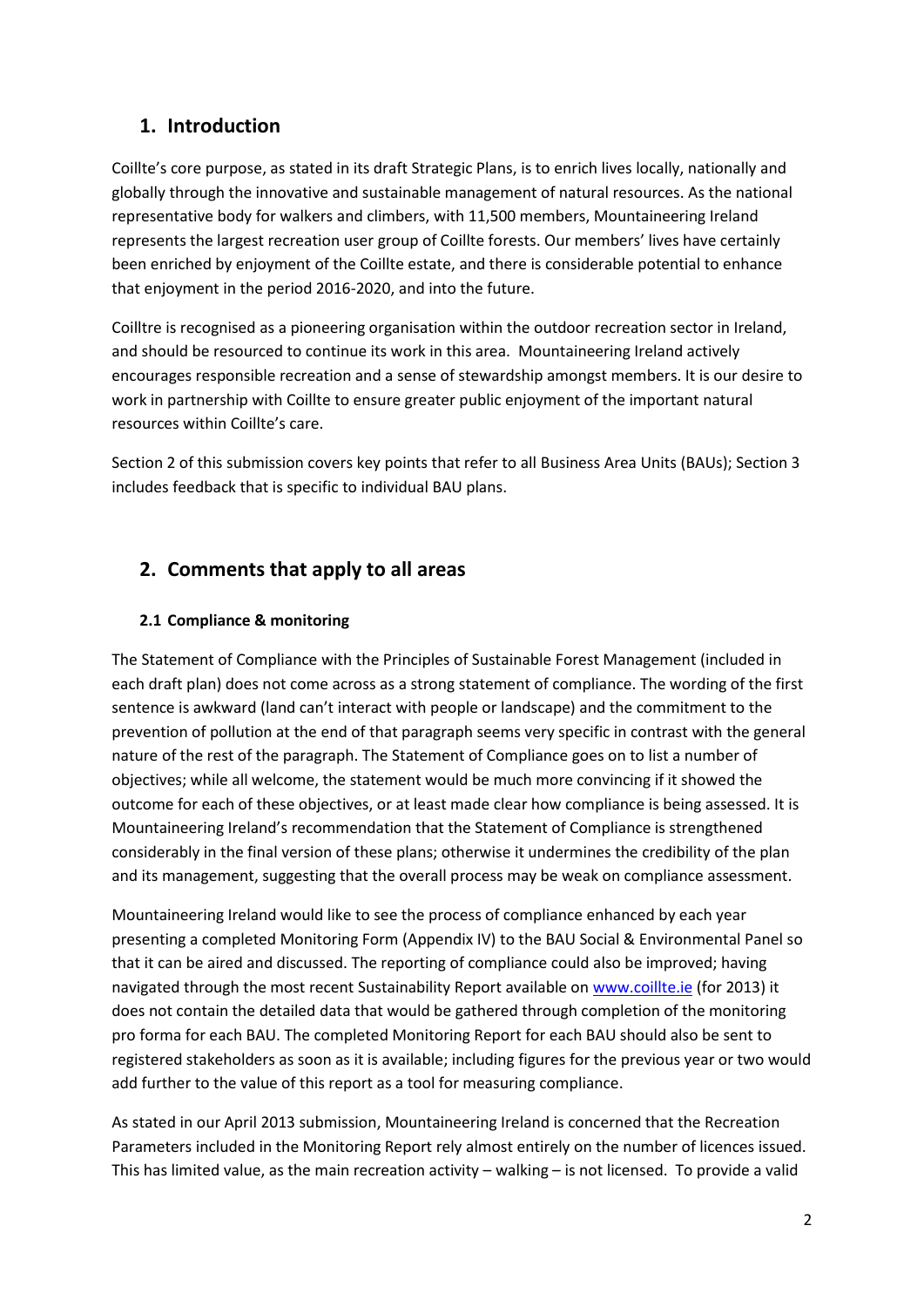assessment of fulfilment of the plan the measures for monitoring delivery of the recreation parameters should relate to the Objectives in Section 3.4. In many cases the objectives are expressed in vague terms and therefore difficult to measure. Fulfilment of the plan is more easily assessed where there are clear targets.

Performance in the area of recreation could be monitored through measures such as the number of kilometres of trail on the Irish Trails Register, data from people counters on trails, the number of Mountain Access Routes in the BAU, actions taken to address unauthorised vehicular activity in the BAU and agreements with community or recreation groups to develop / maintain recreation facilities such as trails.

A similar cross-referencing between objectives and measures of success is required across all parameters in Appendix IV. For example, measurement of actions related to invasive species control and the number of Social & Environmental Panel meetings should be included. Monitoring Forms for each BAU should be included in Coillte's annual Sustainability Report, which should be published online and emailed to all stakeholders within six months of year-end.

#### **2.2 Recreation**

Mountaineering Ireland is concerned that the previous commitment to develop a recreation plan for each BAU is no longer included in the current draft plans. Coillte's first Recreation Policy 'Healthy Forests, Healthy Nation' published in 2005 was due to be updated in 2010. In light of Coillte's core purpose of enriching lives through the innovative and sustainable management of natural resources, a stronger national health agenda, and the growth and changes in outdoor recreation activity over the last 10 years, there is now clear need for Coillte to renew its recreation strategy.

Mountaineering Ireland is aware that staff capacity in the Recreation Team has been reduced; this situation needs to be redressed so that Coillte can unlock the huge potential its landholding offers to meet public demand for recreation opportunities and to contribute to national policy objectives in the area of health and well-being. There is a very strong argument to be made that the public goods value of Coillte's estate is far greater than its revenue earning potential through timber sales.

Along with CO2 sequestration, the most important non-marketed asset in forests is generally considered to be their amenity value. Based on an estimate of 18 million visitors per annum, the economist Peter Bacon judged the amenity value of Coillte's estate in 2012 to be €78.6 million (Bacon, 2013). Recreation should be accorded a higher priority within Coillte, for reasons of social responsibility, and also because it is the point of public interface with the company and therefore vital in terms of maintaining a positive corporate image.

The value of recreation should be more strongly expressed in the final BAU strategic plans. Coillte is rightfully seen as a leader amongst statutory bodies in Ireland in terms of its recreation policy and recreation management. Investment in the recreation team is urgently required to maintain this status, and also to uphold the quality of the recreation infrastructure that is in place on Coillte lands. The BAU Strategic plans for 2016-2020 should include a commitment to review and renew Coillte's national recreation policy and to develop a recreation plan for each BAU before 2020.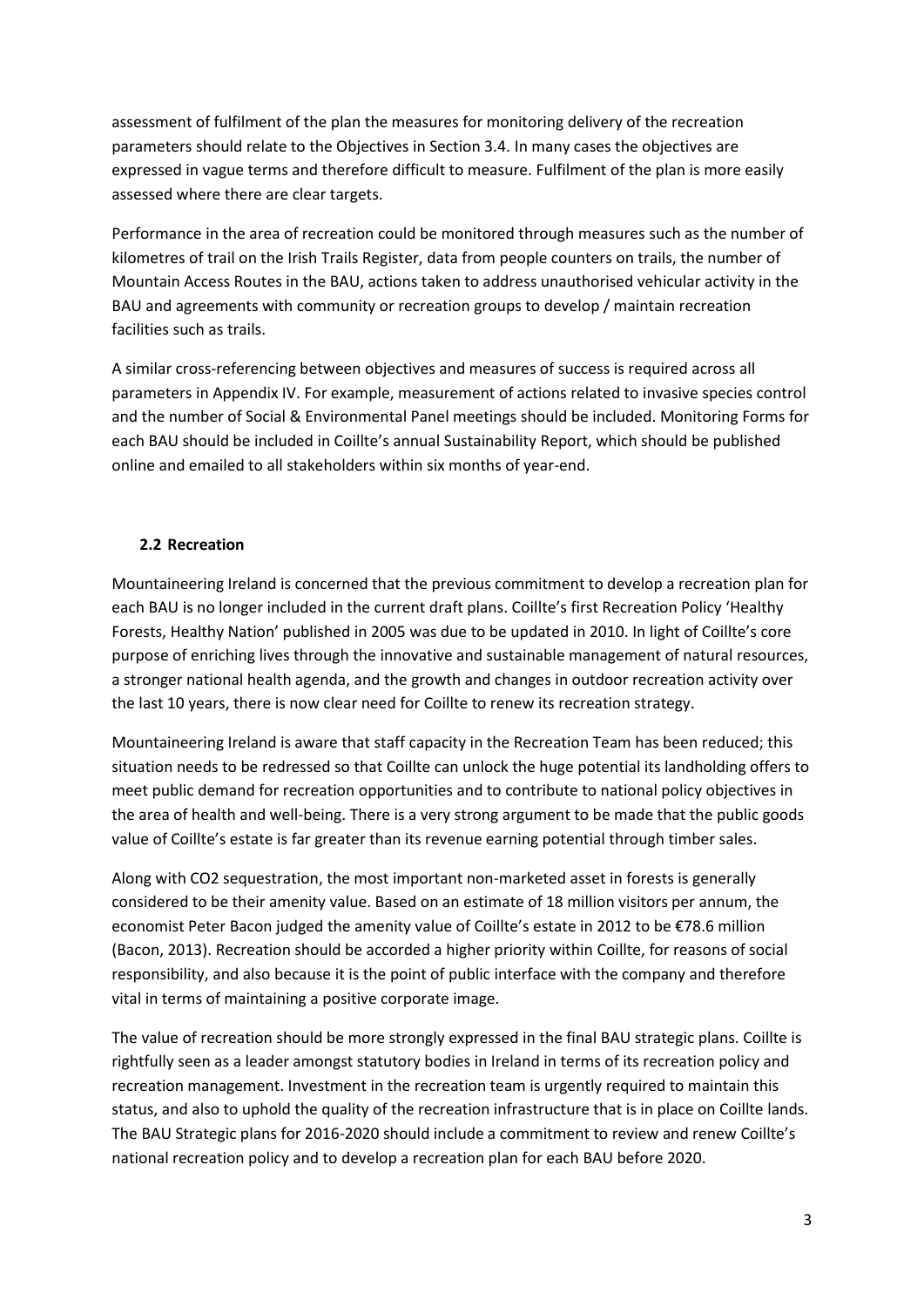Mountaineering Ireland appreciates that Coillte operates an open access policy for walkers and pedestrian users, however, as became evident in 2012-2013 when the Government was considering the sale of Coillte's harvesting rights, this does not provide the public with certainty of access to this land into the future. It is Mountaineering Ireland's objective to secure a right of public access to publicly owned lands for responsible recreation (MI, 2014). Mountaineering Ireland calls on Coillte when reviewing its recreation policy to ensure certainty of public access for responsible recreation to this important State-owned land.

A key concern for Mountaineering Ireland is that recreation planning should consider all Coillte lands, not just those identified as 'Recreation Areas'. Every hectare of Coillte forestry is used in some way for recreation, by specific interest groups such as hillwalkers, orienteers, runners and birdwatchers but, most importantly, by local people and family groups. There are also sections of long distance walking routes running through hundreds of Coillte properties that are not identified as recreation areas. The reference in Section 2.3 of the draft plans to the expansive nature of Coillte forests and the offering of multiple recreation activities should be developed further to make it explicit that there is recreation value right across the estate not just at designated recreation areas.

Other aspects of forest management also offer potential to add recreation value to the Coillte estate. For example, the requirement mentioned in Sections 2.8 and 4.2 to establish buffer zones for all watercourses , which is welcome in its own right, also offers the opportunity to provide informal Mountain Access Routes along streams. The planting of well-spaced native species in the buffer zone would enhance biodiversity, visual amenity and the experience of recreational users.

#### **2.3 Local engagement and Social & Environmental panels**

Coillte's willingness to engage with community groups is clearly expressed in the Vision and in Section 3.4 of the draft plans; however there would appear to be scope to improve coordination in this area.

There may be multiple community groups with an interest in a single forest, as well as a host of recreation groups (effectively communities of interest whose members aren't always resident in the immediate area). In addition, tourism groups, local authorities and local development companies administering the LEADER programme may all have plans for Coillte property. Currently there is no mechanism for these groups to share their plans with Coillte and with each other. An annual or biannual forum for registered stakeholders could ensure that these groups engage with Coillte at an early stage and that they better understand Coillte's management priorities. It should also help prevent conflicts arising between different user groups. The forum could be supplemented by email circulation of news and proposals.

The current BAUs are too large an area for such a forum to be effective, for example in South Munster (BAU 7) separate forums would be required for the Galtee Mountains, the Ballyhouras, the Knockmealdowns and possibly other areas also. Due to its geographic spread and its relatively small number of members the Social and Environmental Panel is not sufficiently large or representative to be capable of dealing with local issues.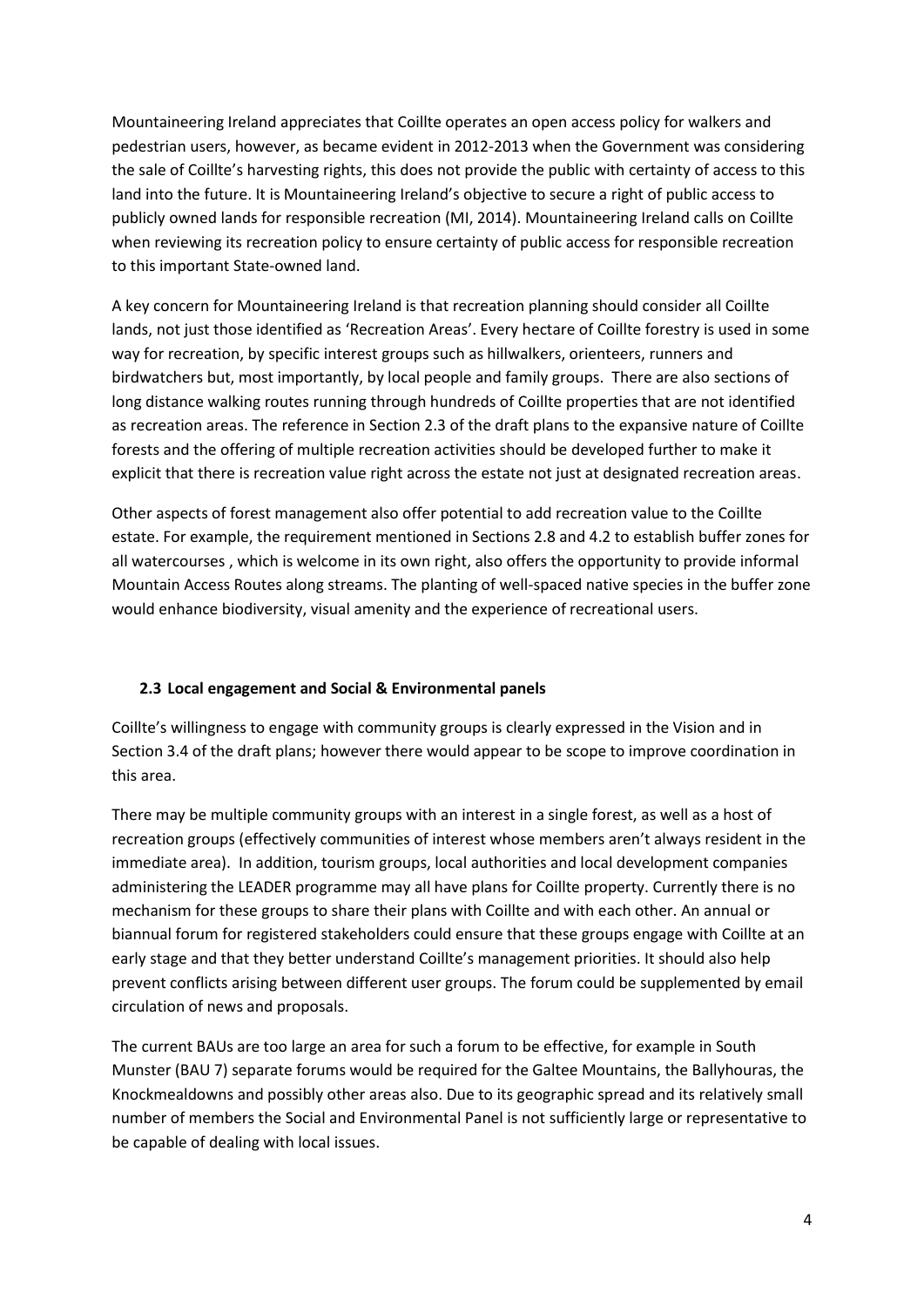It may be possible to enhance stakeholder engagement by working through other structures, for example by establishing a social, environmental and recreation forum to feed into the Wicklow Outdoor Recreation Committee, or by working through the Wicklow Uplands Council. The Leitrim Recreation Forum and its sub-committees could provide an alternative model. Unfortunately these structures are not currently widely replicated. Structures which do exist in every county which could provide a vehicle for engagement include the Local Sports Partnerships and the newly established Public Participation Networks. The recent review of Comhairle na Tuaithe (Department of Environment, Community & Local Government, not yet published) highlighted the fragmentation in the sector and the need for a structure within each county to pursue local outdoor recreation development.

It should therefore be an objective within Coillte's Strategic Plans for 2016-2020 to improve engagement with recreation and community groups through a discussion forum for local stakeholders, or by linking in with existing structures.

Mountaineering Ireland is pleased to have a representative on six of Coillte's eight Social & Environmental Panels, and where we do not have we would be keen to be afforded the opportunity to nominate a representative. Mountaineering Ireland currently has 11,500 members, with the number of affiliated clubs growing steadily to reach 184 this year. For the past three years Mountaineering Ireland has co-ordinated the Get Ireland Walking programme and through that has registered a further 230 local walking groups, the vast majority of whom are regular users of Coillte property [\(www.getirelandwalking.ie\)](http://www.getirelandwalking.ie/).

With regard to the operation of the Social & Environmental Panels, most panels don't operate in a way that allows participants to add items for discussion to the agenda prior to meeting. It is the view of Mountaineering Ireland and its representatives that the panels could be made to work more effectively by greater communication between panel meetings, allowing members to propose agenda items, and most importantly by using the panel as a vehicle to report and discuss fulfilment of the Strategic Plan for the BAU through the Monitoring pro forma.

Until such time as more local engagement is enabled, the Social and Environmental Panel should be a vehicle for consultation regarding windfarm development and for working with local communities in recreation planning (e.g. the avoidance of conflict related to clear felling and the provision of appropriate and secure car parking facilities).

#### **2.4 Renewable energy projects**

Mountaineering Ireland is aware of the importance of renewable energy projects within Coillte's revenue stream and is supportive of the principle of sustainable, renewable energy developments within Ireland, however particular caution must be exercised with regard to proposals for windfarm development in upland areas for the following reasons:

- o Wind turbines are strikingly prominent in the landscape and on elevated sites they are visible over a broad area;
- $\circ$  Construction, operation and decommissioning causes disturbance to fragile upland habitats, wildlife, hydrology and traditional landscape patterns;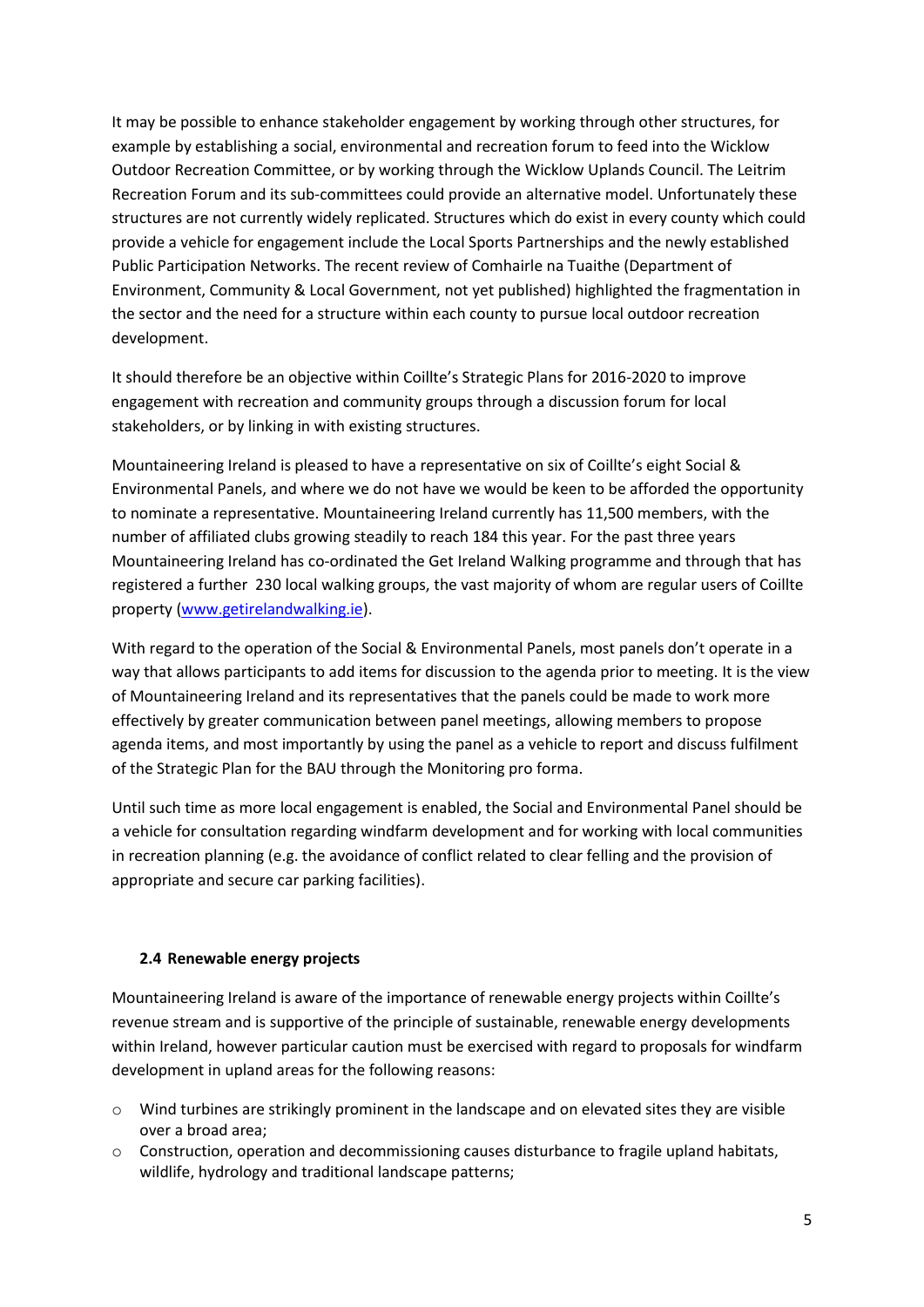- o The industrialisation of scenic rural landscapes through windfarm development detracts from the recreation experience, and in many cases windfarms do not allow public access;
- o Ireland's uplands are our largest areas of relatively wild land. These areas have an intrinsic value. The economic gain from locating wind-farms in remote areas may not offset the long-term cost in terms of loss of scenic quality and ecological damage.

Coillte's response of October 2013 included a commitment to consult with Mountaineering Ireland regarding any renewable energy developments that lie over the 300m metre contour. Within the last year Mountaineering Ireland has become aware, through local members, of a number of windfarm developments that lie partly above the 300m contour which are of concern to walkers and climbers due to their impact on the surrounding landscape and the experience of recreational users.

Examples include the ABO Windfarm at Ballymanus Hill in Co. Wicklow, the Carrickaduff windfarm in south Donegal and the Glenahiry windfarm in the Ballymacarbry area of Co. Waterford. Coillte's commitment to consult with Mountaineering Ireland is welcome and we request that this is highlighted to BAU Managers and other relevant staff so that consultation improves under the next Strategic Plan.

#### **2.5 Felling**

The continued dominance of clear fell, the drastic change this makes to the landscape and its potential to impede recreational activity raise many concerns amongst Mountaineering Ireland members. While each draft plan refers to the introduction of Low Impact Silvicultural Systems (LISS) there are no targets included for the degree of increase between 2015 and 2020. The 2011-2015 strategic plan for South Munster (BAU 7) included a pie-chart (Figure 4) showing the different silvicultural systems used in the area, albeit with a relatively large wedge labelled as N/A. It also shows the very low level of systems such as continuous cover forestry and conversion to broadleaf.

Continuous cover forestry, widely practised elsewhere, has been shown to be feasible in Ireland, and while it requires more intensive management, the economic return compares favourably with plantation forestry (Magner, 2014). The benefits of continuous cover forestry include better soil protection, greater biodiversity, reduced landscape impact and enhanced recreational experiences. It is clearly consistent with Sustainable Forestry Management, therefore Mountaineering Ireland urges Coillte to make a meaningful commitment to this and other LISS by setting clear targets in all Strategic Plans for 2016-2020. It would be good to see current and target LISS included as pie-charts. Progress towards these targets should be measured through a more robust process of compliance assessment (as described in Section 2.1 above).

With regard to landscape impact of forestry, and clear fell in particular, Mountaineering Ireland draws Coillte's attention to the National Landscape Strategy published earlier this year by the Department of Arts, Heritage & Gaeltacht (DAHG, 2015). As Coillte manages almost 7% of Ireland's land area, the company has a vital role and an obligation to demonstrate best practice in the sustainable protection, management and planning of Ireland's landscapes. Mountaineering Ireland would like to see Coillte's responsibility and actions towards implementation of the National Landscape Strategy clearly included in the final version of the new BAU Strategic Plans.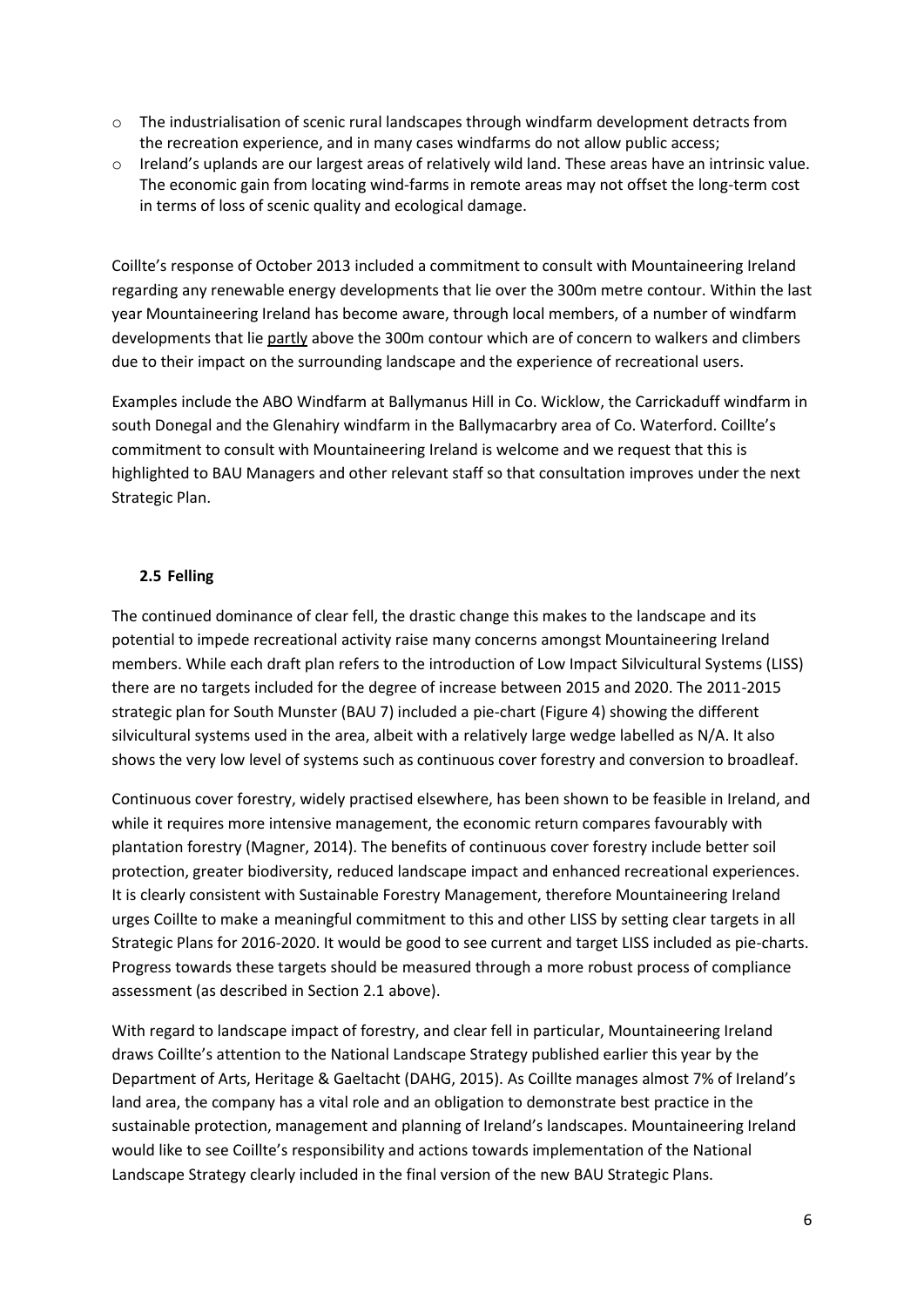When felling and replanting there is scope to enhance the amenity value of Coillte forests by leaving space around heritage features, summits, and above valleys and water bodies to regain important vistas. Active engagement with local communities and recreation groups, as described in Section 2.3 of this submission would be valuable in identifying where such action would make a positive impact. Managed natural regeneration or the designation of these areas for biodiversity would further enrich the visual and environmental value of these sites.

#### **2.6 Invasive species**

Mountaineering Ireland members have reported an increase in invasive species within Coillte forestry , examples include Rhododendron in the Deerpark and Hazelwood in Co. Sligo (BAU 1) and Japanese Knotweed in Aherlow in Co. Tipperary (BAU 7).

The BAU Strategic Plans should include data on the incidence of invasive species, perhaps expressed as the area covered in affected forests and the projected rate of spread if no corrective measures are taken over the duration of the plan.

The second aspect of this issue which would appear to need greater attention are the methods to tackle invasive species, each plan includes the follow objective in Section 3.6.3:

#### *'Controlling invasive species (such as Rhododendron) on the Coillte estate, through planting of appropriate species.'*

This perhaps does not do justice to the understanding of invasive species control within Coillte and the methods being employed to tackle this issue. The objective above does bot give Mountaineering Ireland confidence in Coillte's ability to deal effectively with this problem. Some of the draft plans note the cost of invasive species removal as an issue to be addressed. It is certainly costly and labour-intensive work, and to be effective it requires clear briefing of contractors and great care. The sharing of knowledge and experience between Coillte staff in different areas and with the National Parks and Wildlife Service are also important. The argument for funding for invasive species control should be clearly made in the BAU Strategic Plans, based on data on the extent of the problem. Control of invasive species should be measured through the compliance assessment process referred to in Section 2.1 of this submission and reported through Coillte's annual Sustainability Report.

#### **2.7 Off-road vehicle activity**

Damage to fragile upland habitats from the irresponsible use of off-road vehicles continues to be an issue in many areas. In some places access to the open hillside is gained through Coillte property. Mountaineering Ireland acknowledges that Coillte has introduced a set of byelaws to assist in controlling these activities (as mentioned in Section 2.9 of the draft plans), but signage is not enough, what is being done to implement these byelaws? A strong commitment from Coillte to tackle the problem of illegal motorised vehicle use could be supported by Mountaineering Ireland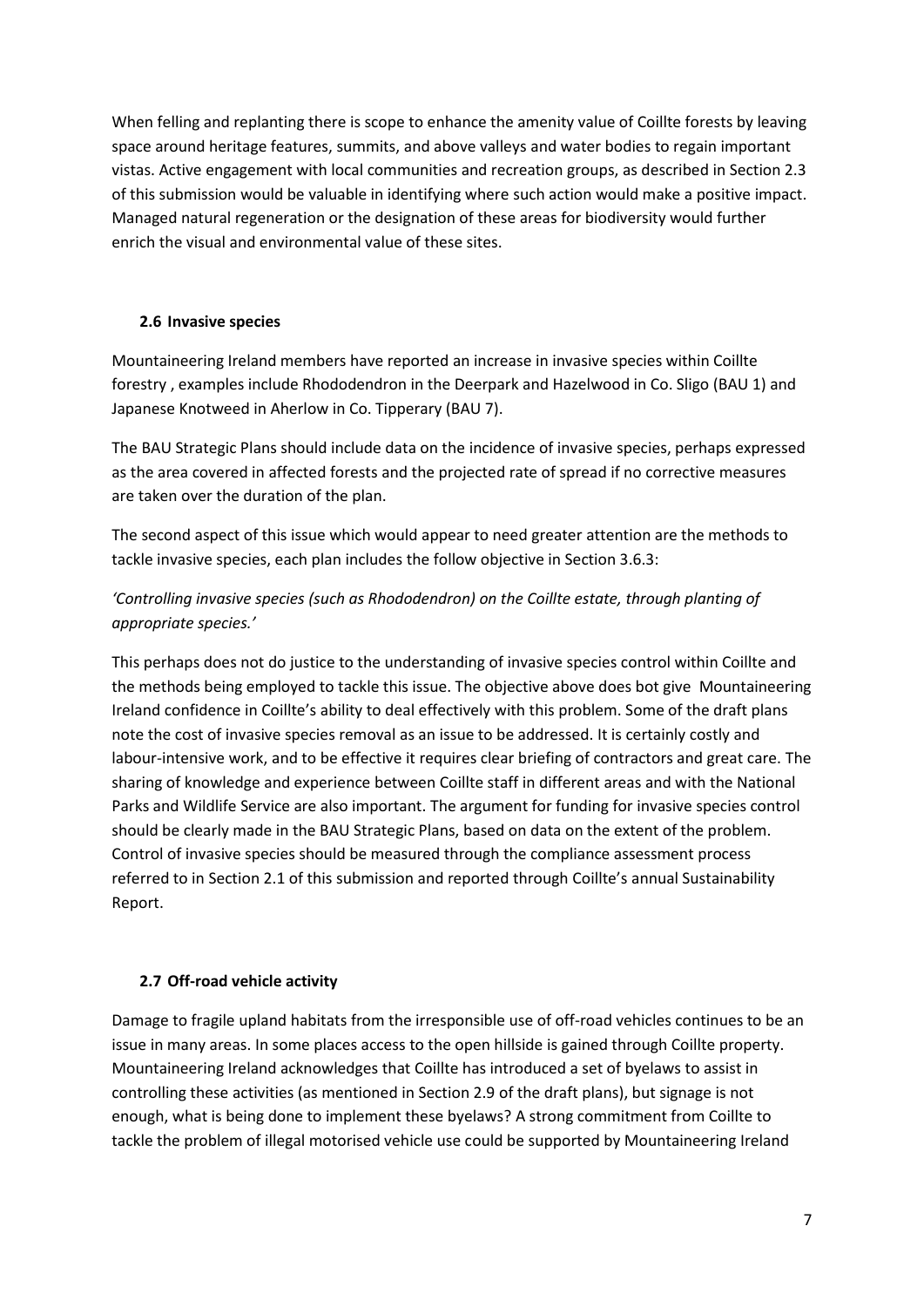members on the ground reporting activity to Coillte staff. Such reports would soon indicate hotspots where resources could be directed to enforce the byelaws.

Coillte's use of boulders to block access by off-road vehicles is helping to reduce the amount of irresponsible motorised vehicle activity in some areas. These efforts should be continued. The locking of all Coillte barriers would also be helpful.

#### **2.8 Habitat restoration, old woodland sites and archaeology**

Coillte's management of land for biodiversity is a good news story that should be more widely shared. Mountaineering Ireland believes that the further development of public access for recreation and education at old woodland sites, in a way that is compatible with conservation objectives, would deliver substantial public benefit from these important natural resources and should be an objective in the BAU Strategic Plans.

Coillte's highly regarded bog and priority woodland habitat restoration projects under the EU LIFE programme warrant regular public awareness activity. This publicity should include social media activity to reach new audiences, noting biodiversity sightings, improvements in habitat status, and reminding people of the recreation opportunities these sites offer.

Likewise the high proportion\* of Ireland's national monuments that are within the Coillte estate is something which Coillte should be proud of and should share with the public through social media, the annual Sustainability Report, www.coillteoutdoors.ie and other communications channels. The Cavan Burren forest park (BAU 3) and the Bonane Heritage Park near Kenmare (BAU 8) are excellent examples of how Coillte sites rich in history can, through partnership with an external body, be transformed from plantation forestry into a very valuable public amenity.

*\*Mountaineering Ireland has searched the Coillte website but been unable to identify an exact figure.*

#### **2.9 Land sales**

Mountaineering Ireland remains concerned at the gradual depletion of Coillte's property portfolio through land sales; this is after all publicly owned land.

Mountaineering Ireland notes that Coillte practice (as stated in your response of  $4<sup>th</sup>$  October 2013) is to consult with those directly affected by sales, lease or developments. There is reference n the draft plans to consultation with local communities, but communities of interest in these lands should also be included. Coillte is therefore requested to consult with Mountaineering Ireland should there be any proposed sale affecting a site used by walkers or climbers (formally or informally), or where the plot being considered for sale is in excess of 50ha.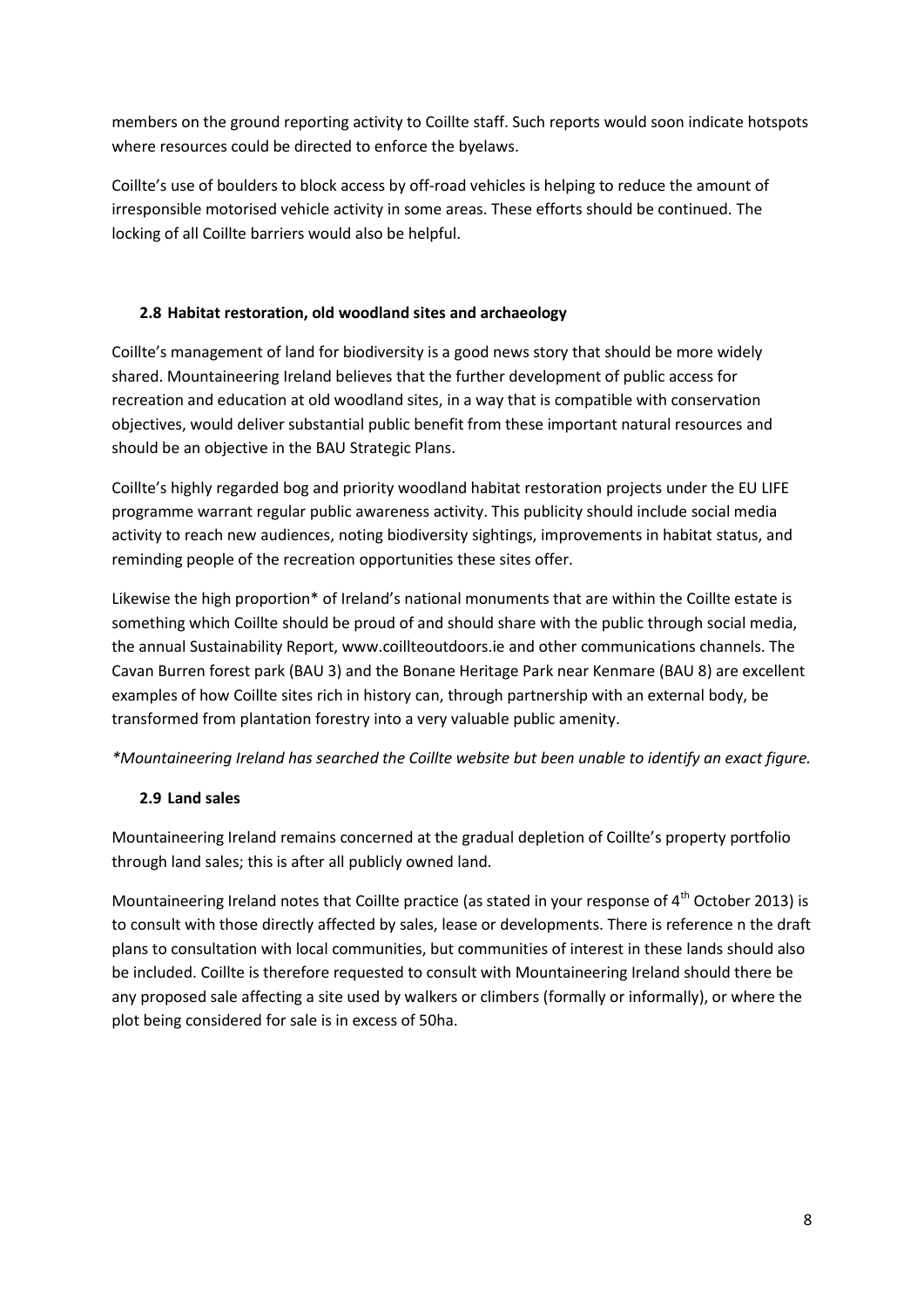## **3. Comments that refer to specific areas**

#### **3.1 North West - BAU 1**

As referred to in Section 2.6 above, a steady increase in the incidence of Rhododendron has been observed in forests in Sligo (Deerpark and Hazelwood in particular). Action is required to control the spread of invasive species, and mechanisms are needed to gauge progress (this should be included the Monitoring pro forma - Appendix IV).

#### **3.2 West - BAU 2**

#### Wild Nephin

Mountaineering Ireland welcomes Coillte's leadership and commitment regarding the innovative Wild Nephin project which aims to provide an authentic wilderness experience. The preparation of a management plan for the wilderness area (which we understand is underway) should include consultation with relevant stakeholders including both the recreation community and the local community. With the transition to wilderness and the ongoing management of this area being such a long-term undertaking it is vital that the vision and objectives for the project, and guidelines for the management of the wilderness, are agreed and written down so that future changes in management or staffing do not undermine the project.

There is significant educational value arising from the Wild Nephin Wilderness area. It is important that people understand the rationale for the wilderness area and that young people have the opportunity to experience this untamed landscape. This should form a key strand within the Wild Nephin management plan.

It is Mountaineering Ireland's view that due to its scale and significance the Wild Nephin project merits a separate point within Key Objective 6 in the BAU Strategic Plan.

#### Clonbur / Cong Woods

Coillte is commended for its native woodland restoration work in Cong Woodland, as well as the looped trails that have been developed in the woods and the trail linking the villages of Clonbur and Cong. Mountaineering Ireland members in the area report that the number of users, both locals and visitors, has increased greatly with the improved trails. Biodiversity improvements have also been reported including an increase in red squirrels and sightings of otters.

Many of the new users of these woods are cyclists and unofficial mountain bike trails have grown around Cong. The provision of more sustainable and challenging trails for these users should be considered. Anecdotal evidence suggests that the number of cyclists in the Clonbur / Cong woodland is higher than in Derroura.

The fencing off of Balllykine Castle with 'no entry' signs seems unnecessary. People should be allowed to visit the ruins at their own risk; this also applies to the small cave beside the ruin which has been sealed off with concrete and a grid of metal bars. Similarly, the metal fencing added for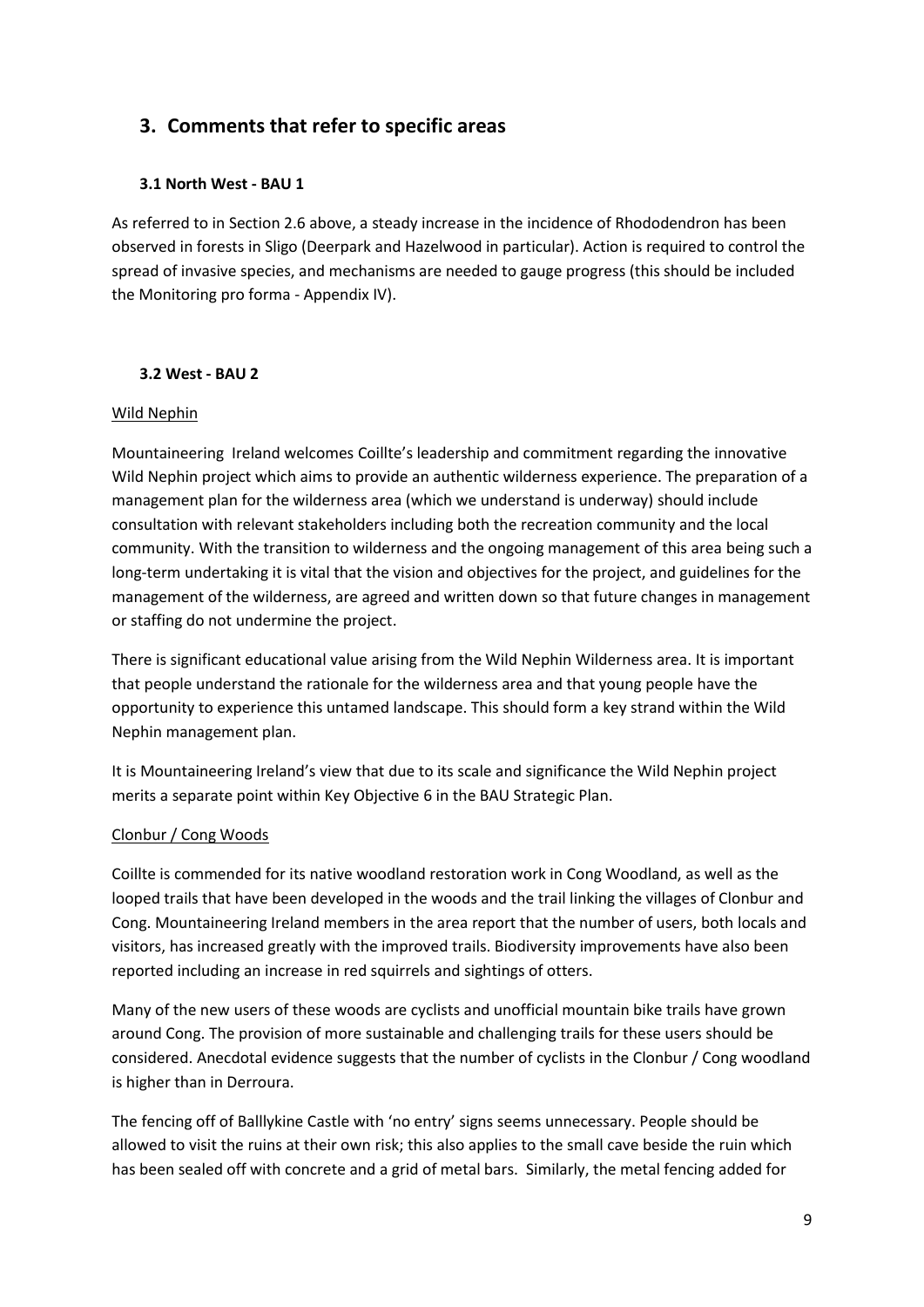people's safety at the top of Guinness Tower near Cong detracts from the tower's beauty and should be removed as the hazard is obvious. Mountaineering Ireland is aware of the excellent work that Coillte has done in extending the Visitor Safety in the Countryside Group (VSCG) to Ireland. We would like to see Ballykine Castle assessed in accordance with the guiding principles in the recently published guide to Managing Visitor Safety in the Historic Built Environment (SCA, 2015).

The cutting of vegetation and spraying of chemicals on trail verges in Clonbur Wood seems both unnecessary and environmentally unsound as these verges are important for biodiversity.

Should it be possible to secure funding, connecting Big Island and White Island with a wire bridge would make an iconic project that would draw additional visitors to these woods.

#### Derroura

The Derroura mountain bike trail is a great amenity to have in the west, but the level of fitness and skill required to ascend to the top of the trail is quite high, yet the descent is very easy when the difficulties presented by the current condition of the boardwalk sections are excluded. It would be good to add more difficult descents added to the trail so as to get greater value from the investment already made in this facility.

#### Coolaney

Mountaineering Ireland members in the Coolaney area have reported local concerns about plans for the Coolaney National Mountain Bike Centre. Arranging and promoting a public meeting to provide an update on the proposals and the status of the project would help to allay concerns and build community support for the project. It might also stimulate local interest in the provision of services for cyclists (bike hire, cafes, accommodation etc) to support the centre and benefit the area should the development go ahead.

The Coolaney Hills are noted for their rich variety of wildlife, the area also includes an old famine village and other ruins. The potential impact of the proposed development on flora and fauna as well as built heritage features should be fully assessed.

#### **3.3 Mid-West - BAU 3**

Mountaineering Ireland doesn't currently have a representative on the Social & Environmental Panel for this BAU. We request to be advised when the panel is being re-formed so that we can identify and put forward a suitable candidate.

#### Slieve Aughty Hills

Mountaineering Ireland members in the Slieve Aughty area have expressed concern about the visual impact of extensive clear felling, as well as the implications this has for biodiversity, soil stability and recreational use of the area. As expressed in Section 2.5 above Mountaineering Ireland calls on Coillte to set targets for an increase in Low Impact Silvicultural Systems in this and other areas.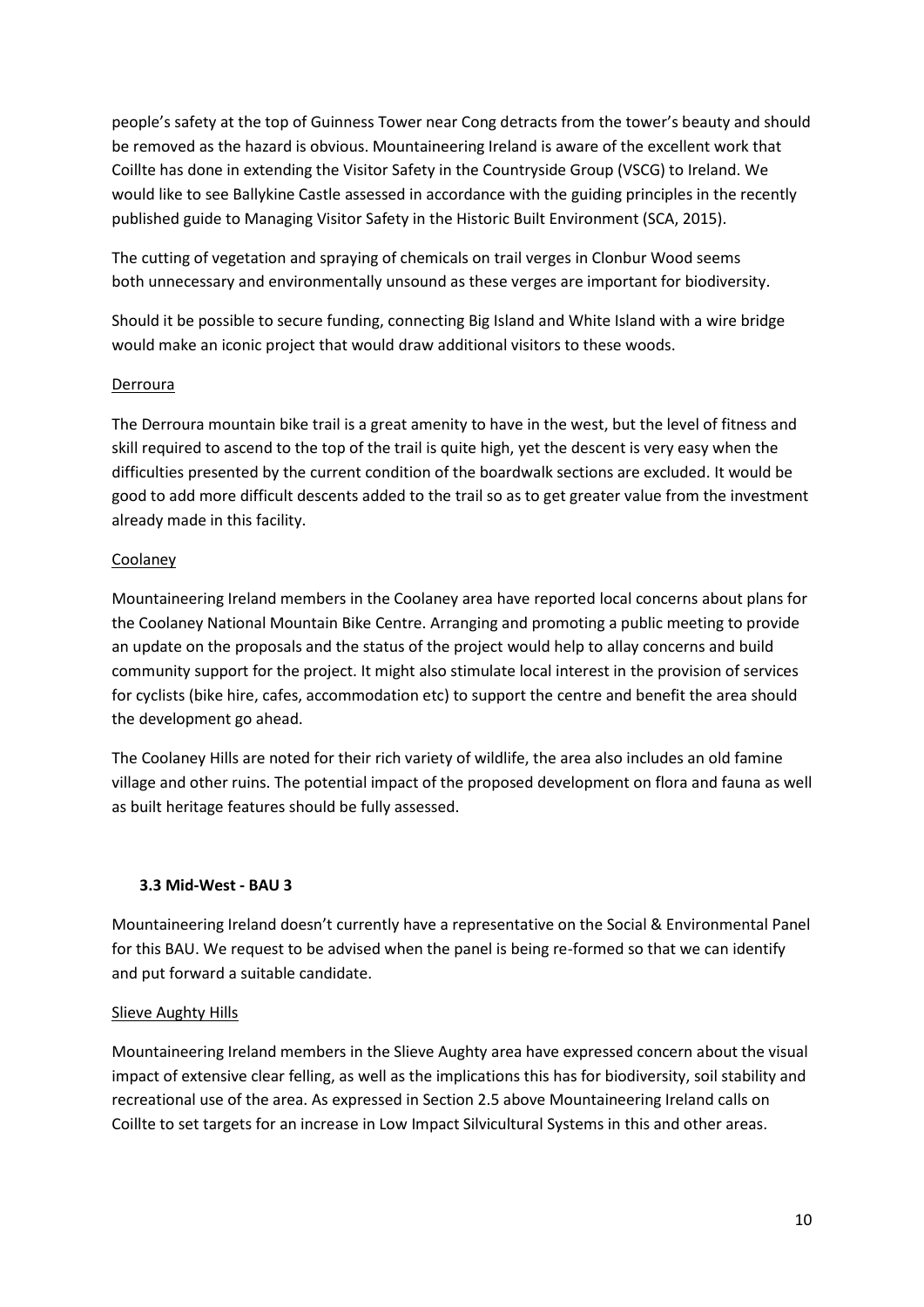Given the extensive forestry in the Slieve Aughty area, and its accessible location within the country, this makes an excellent site for trialling different silvicultural systems. Suggestions for research from members in the area include:

- $\circ$  Species selection trials for commercial deciduous species in this site which has long been under coniferous species;
- o Silvi-pastoral systems in edges/buffer zones bounding farms. The latter could perhaps be in collaboration with Teagasc which is currently looking at means to increase tree-growing on farms in the quest for on-farm carbon sequestration opportunities.

The Slieve Aughty Walking Club, which is affiliated to Mountaineering Ireland, has expressed interest in collaborating with Coillte and other stakeholders to develop a recreational trail in the Slieve Aughty area during the period 2016-2020. Mountaineering Ireland is supportive of this proposal and will provide guidance to the club.

#### **3.4 South East - BAU 5**

#### Lugduff

The visual impact of a fire-break and fence-line at a height of approximately 600m on the northern side of Mullacor Mountain generated heated debate during Mountaineering Ireland's Members' Forum in Glendalough in October 2015. The development, which was carried out in February – March 2015, has left an unnatural, obtrusive scar across the mountain. When this was queried in April 2015 with the local forest manager the response was that firebreaks are necessary, and that due to the steepness of the ground it was not possible to create the firebreak without causing a temporary visual impact. The firebreak is clearly visible from the upper part of the Glendalough valley, and will be for years to come, it is part of a landscape that was previously of exceptional scenic quality, and it is surrounded by Wicklow Mountains National Park (WMNP). From Mountaineering Ireland's perspective this is unacceptable and raises questions as to how landscape impact is factored into forest management decisions. Mountaineering Ireland would welcome Coillte's response to this question.

Looking at the Lugduff forest from a recreation perspective, this is a totally under-utilised resource given the strategic importance of its location in the Glendalough valley, which is reputed to attract over 1 million visitors annually. The Spinc Walk, which runs along the northern edge of the forest carries more than 60,000 people each year, a figure that has doubled since 2008. Due to its location and the recreation pressure in the Glendalough valley, the options for Lugduff forest to absorb some of the visitor pressure in the valley should be examined in conjunction with Wicklow Mountains National Park. The amenity value of Lugduff forest could also be enhanced when re-planting through sensitive landscaping and the use of some native broadleaves.

#### Glenmalure

The proposed extraction targets from Glenmalure forest over the period 2016-2020 seem high and with clear felling will impose a significant change to the landscape for years to come. Efforts should be made to mitigate adverse landscape impacts. Mountaineering Ireland's representative on the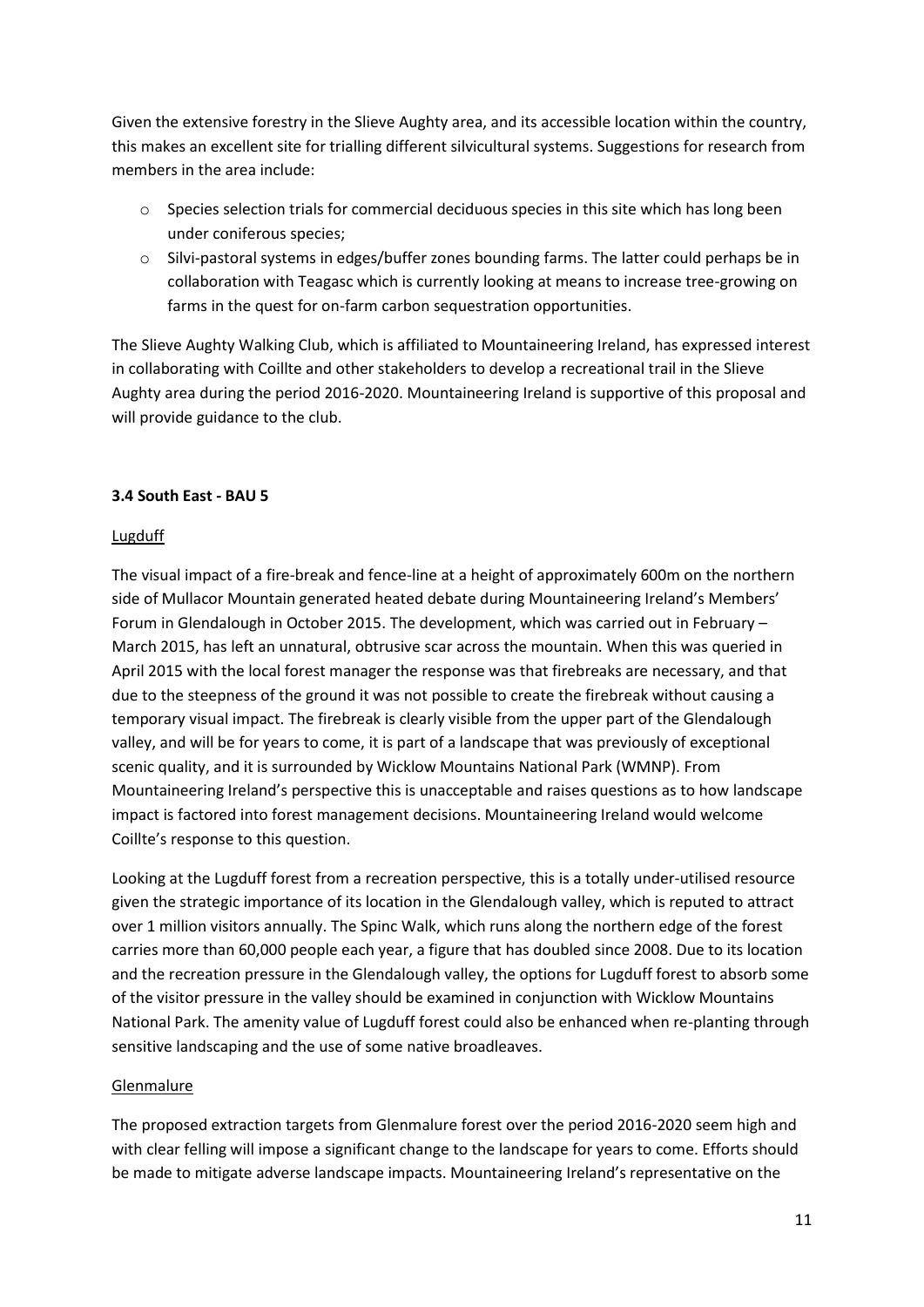BAU 5 Social & Environmental Panel would be willing to liaise with local management to discuss this concern.

#### **Parking**

The installation of more automatic forest gates at Coillte properties in the Dublin and Wicklow mountains would further enhance usability of these important recreation resources. The existing barriers at the Killakee/HellFire carpark and Barnaslingan seem to be working well. Mountaineering Ireland understands that funding is now in place for similar gates at Ticknock and Cruagh Wood carparks; these will be a valuable addition. The re-opening of one of the carparks on the Long Hill road between Enniskerry and Roundwood would offset the current dangerous practice of roadside parking. There is also serious need for a carpark in the vicinity of the Pier Gates, could this be developed in Ballinastoe Forest as we note clear felling is planned for the period ahead?

Mountaineering Ireland is aware that there is a cost associated with type of infrastructure, but experience in Britain, and a few locations in Ireland, has shown that walkers are prepared to pay a reasonable charge (c.€4 - €5) for parking facilities, particularly where there are cameras or other security features.

#### **3.5 South Central - BAU 6**

#### Galtees

The Mountain Meitheal South East (MMSE) group, which is affiliated to Mountaineering Ireland, started work repairing paths in the Galtees three years ago. Since then the volunteers have completed three sections of path on Coillte property. MMSE have said that Coillte personnel could not have been more supportive, providing the group with materials and being available at all times to discuss any issues.

#### Brandon Hill

There are seven sites on Brandon Hill listed under the 'Summary of Archaeological sites' (in reality one site with seven items or buildings). These are listed as items KK033 - 001 to 007 on the Survey Database (townland - Ballyogan). The site which is c. 60m x 25m is situated in dense woodland and difficult to find. It was badly damaged by planting operations in 1970s or 1980s but was cleared in the mid-1980s (at the behest of Tyndall Mountain Club members). It has become very overgrown, not just by bracken and undergrowth, but also about 12 self- seeded substantial trees. The trees should be removed (carefully) and the whole site cleared again. It would also benefit from discreet signage so it could be easily visited and kept clear. The site is the remains of a Norman era 'Long Hall' or Grange of Duiske Abbey, it is about 100m away from the 'Brandon Hill Loop' walk.

#### **Woodstock**

Reports have been received of the need for maintenance of the South Leinster Way within the Woodstock Estate. This route was closed for some time recently when there was delay in removing a tree that had fallen over the archway of the Mount Sandford Castle folly.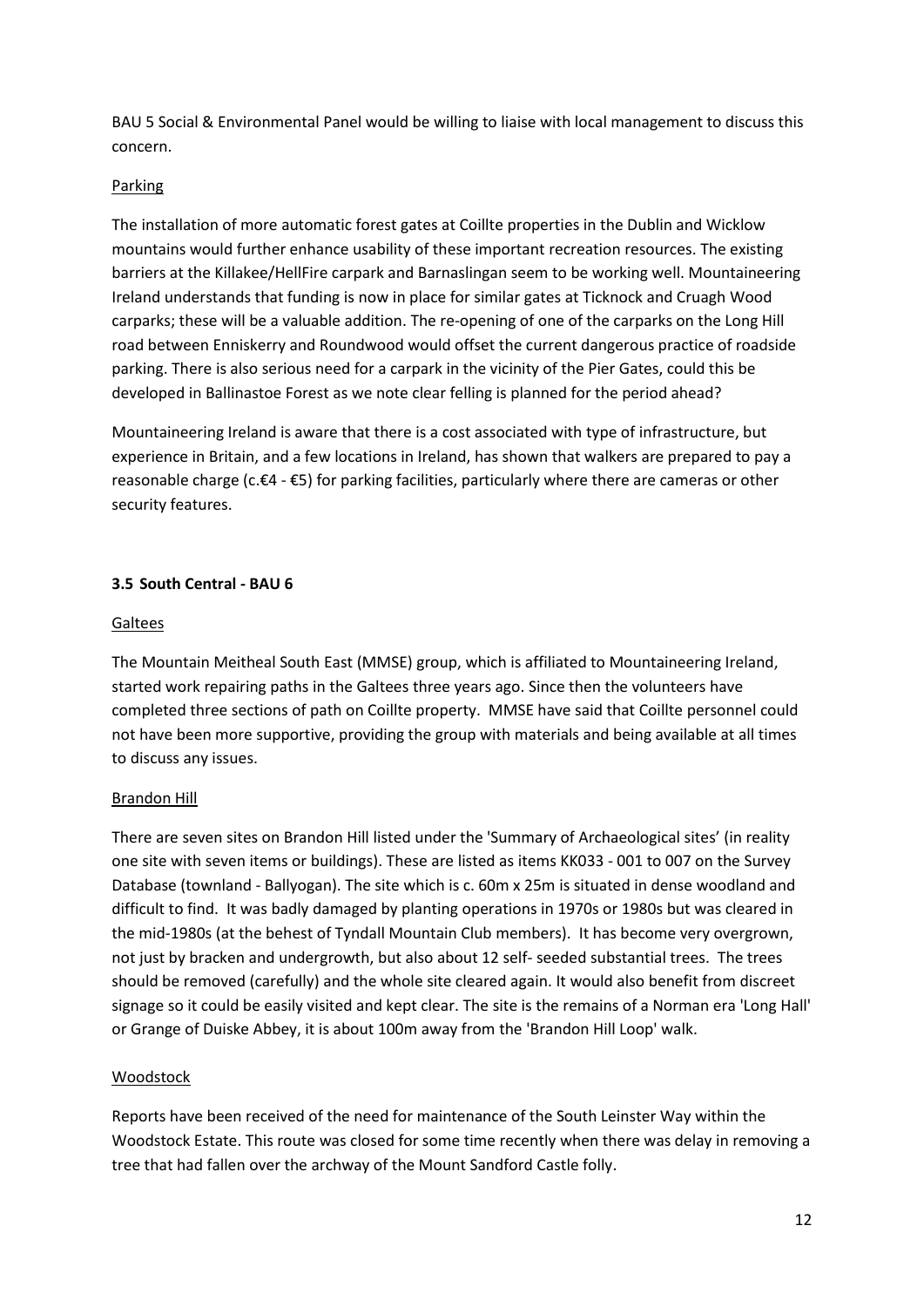#### **3.6 South Munster – BAU 7**

#### Slievenamon

Apparently windblows (from February 2014) are making the path impassable in Kilcash woods. It would be appreciated if these could be cut and moved back or removed.

Galtees

There seems to be a tendency to leave forest barriers in the Galtees open, which is making it easier for off-road vehicles to gain access to the hills above. It is likely that this is also leading to dumping in the forest as it is possible for people to drive in and use the cover of the woodland to illegally dispose of their waste. Mountaineering Ireland appreciates that farmers and others legitimately use forest roads at times, however it should be practice to issue these parties with a key and to keep the barriers locked.

## **4 Further information**

Mountaineering Ireland would be happy to elaborate on, or discuss, any of the ideas contained in this submission.

Please contact: Helen Lawless, Hillwalking, Access & Conservation Officer Mountaineering Ireland, Irish Sport HQ, National Sports Campus, Blanchardstown, Dublin15. Telephone: 01 6251115 E-mail: [helen@mountaineering.ie](mailto:helen@mountaineering.ie) Website[: www.mountaineering.ie](http://www.mountaineering.ie/)

## **5 References**

Bacon (2013) *Assessment of the Consequences of the Proposed Sale of Coillte's Timber Harvesting Rights,* published by IMPACT, Dublin, available online: [http://www.impact.ie/wp](http://www.impact.ie/wp-content/uploads/2013/01/ForestryFinalReport1.pdf)[content/uploads/2013/01/ForestryFinalReport1.pdf](http://www.impact.ie/wp-content/uploads/2013/01/ForestryFinalReport1.pdf)

DAHG (2015) *National Landscape Strategy for Ireland 2015-2025*, published by the Department of Arts, Heritage & the Gaeltacht, available online[: http://www.ahg.gov.ie/app/uploads/2015/07/N-](http://www.ahg.gov.ie/app/uploads/2015/07/N-Landscape-Strategy-english-Web.pdf)[Landscape-Strategy-english-Web.pdf](http://www.ahg.gov.ie/app/uploads/2015/07/N-Landscape-Strategy-english-Web.pdf)

Magner (2014) *Continuous cover forestry (CCF) – alternative forest management* by Donal Magner, published by Prosilva Ireland[, https://prosilvaireland.wordpress.com/2014/01/08/continuous-cover](https://prosilvaireland.wordpress.com/2014/01/08/continuous-cover-forestry-ccf-alternative-forest-management/)[forestry-ccf-alternative-forest-management/](https://prosilvaireland.wordpress.com/2014/01/08/continuous-cover-forestry-ccf-alternative-forest-management/)

MI (2014) *Mountaineering Ireland Strategic Development Plan 2014-2017*, available online: [http://www.mountaineering.ie/\\_files/2014101410455\\_e78883fb.pdf](http://www.mountaineering.ie/_files/2014101410455_e78883fb.pdf)